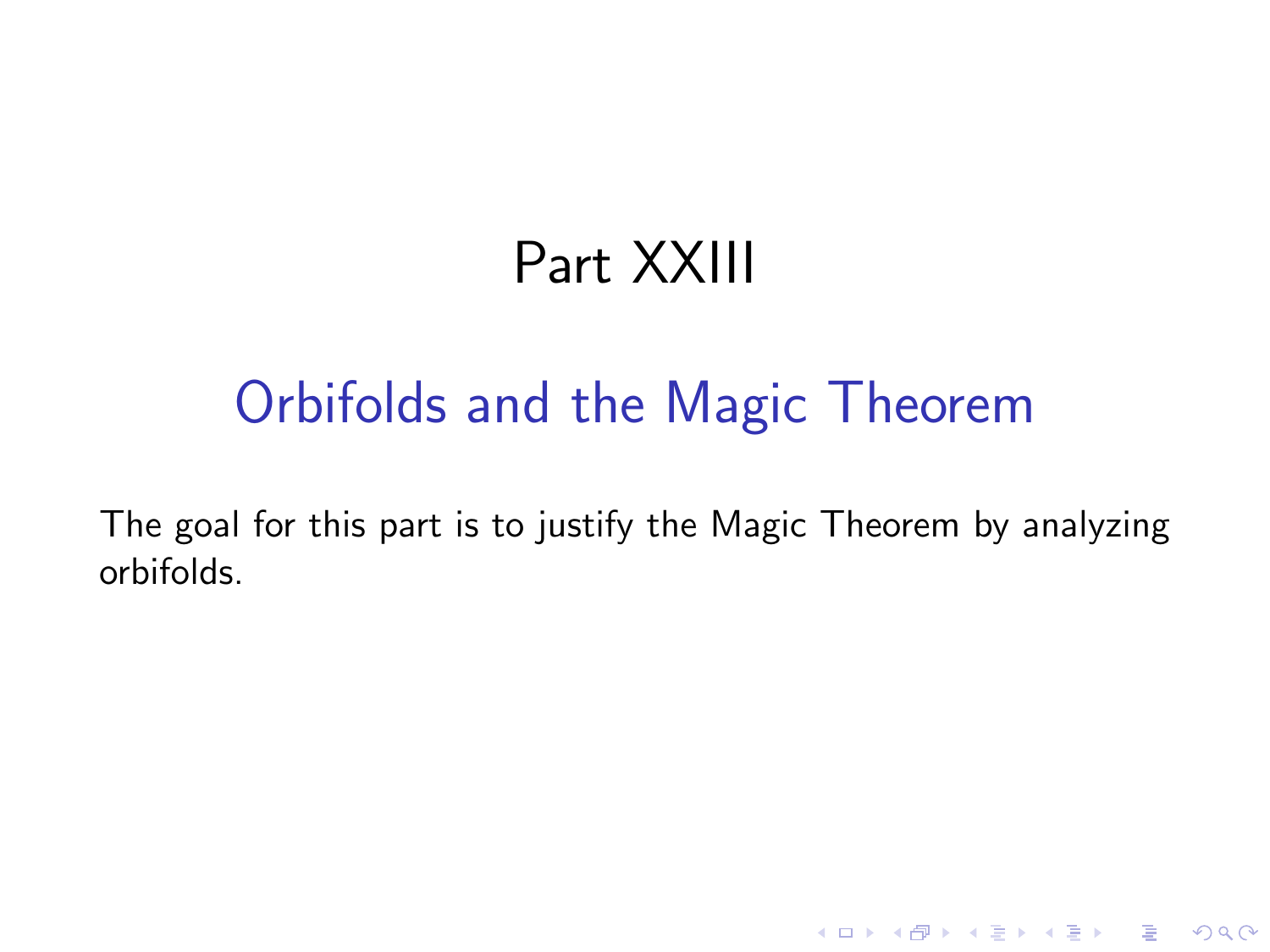## Topological structure of orbifolds

We have seen that orbifolds made from wallpaper patterns have to have positive or zero Euler number. Therefore, any wallpaper orbifold must be one of the following surfaces:

**KORKA SERKER ORA** 

- $\blacktriangleright$  sphere
- $\triangleright$  sphere with one puncture (disk)
- $\triangleright$  sphere with two punctures (cylinder)
- $\blacktriangleright$  torus
- $\blacktriangleright$  projective plane
- $\triangleright$  projective plane with one puncture (Mobius band)
- $\blacktriangleright$  Klein bottle

We will consider each of these cases.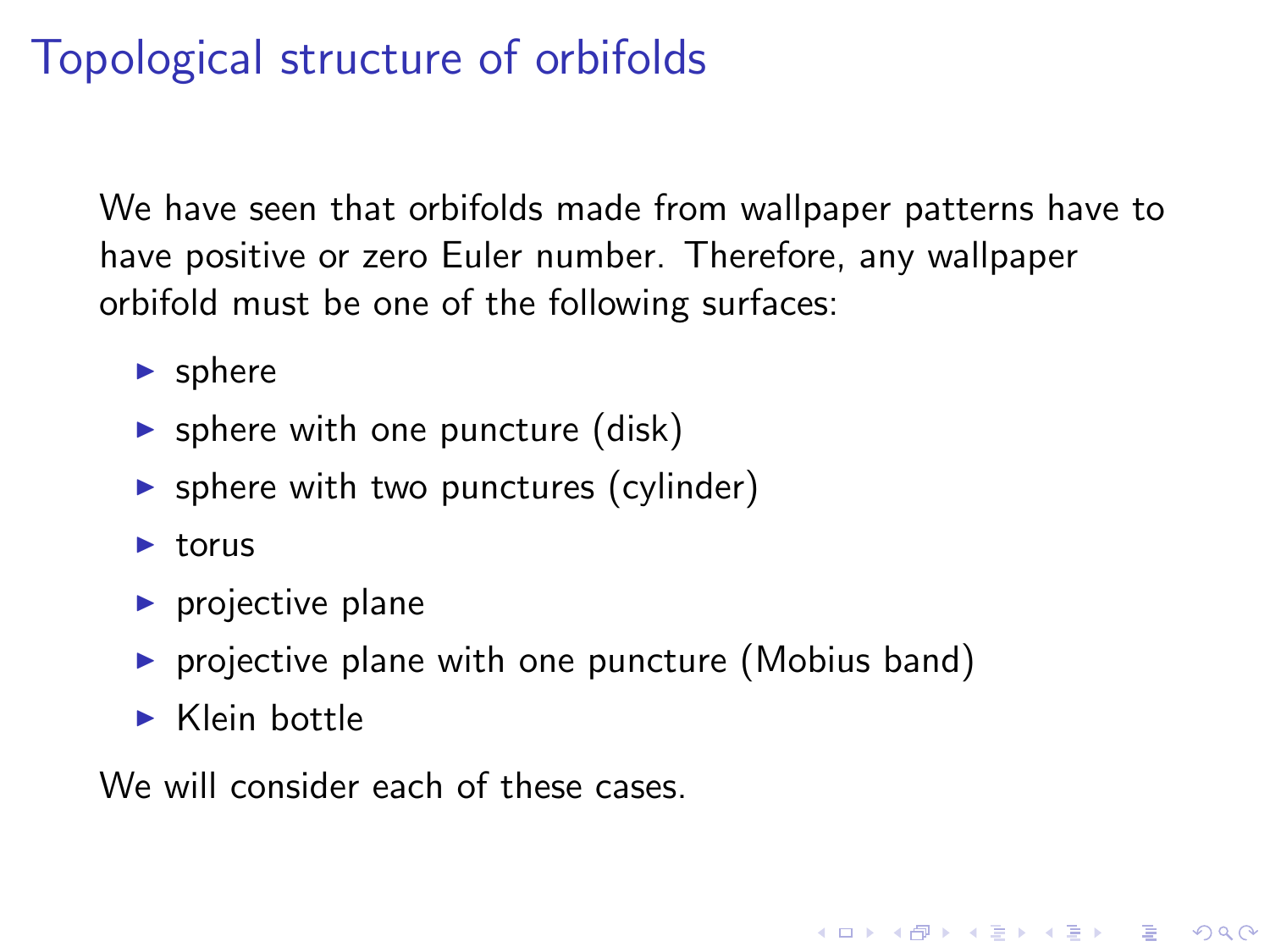### The Sphere

If the orbifold is a topological sphere ...

- $\triangleright$  Can there be mirror lines or kaleidoscope points in the wallpaper pattern?
- $\triangleright$  Can there be gyration points in the wallpaper pattern?
- $\blacktriangleright$  How does the curvature of a cone point compare to the cost of the corresponding gyration point?
- $\triangleright$  What does the Gauss-Bonnet Theorem say in this context?
- $\triangleright$  Restate the Gauss-Bonnet Theorem in the language of the Magic Theorem.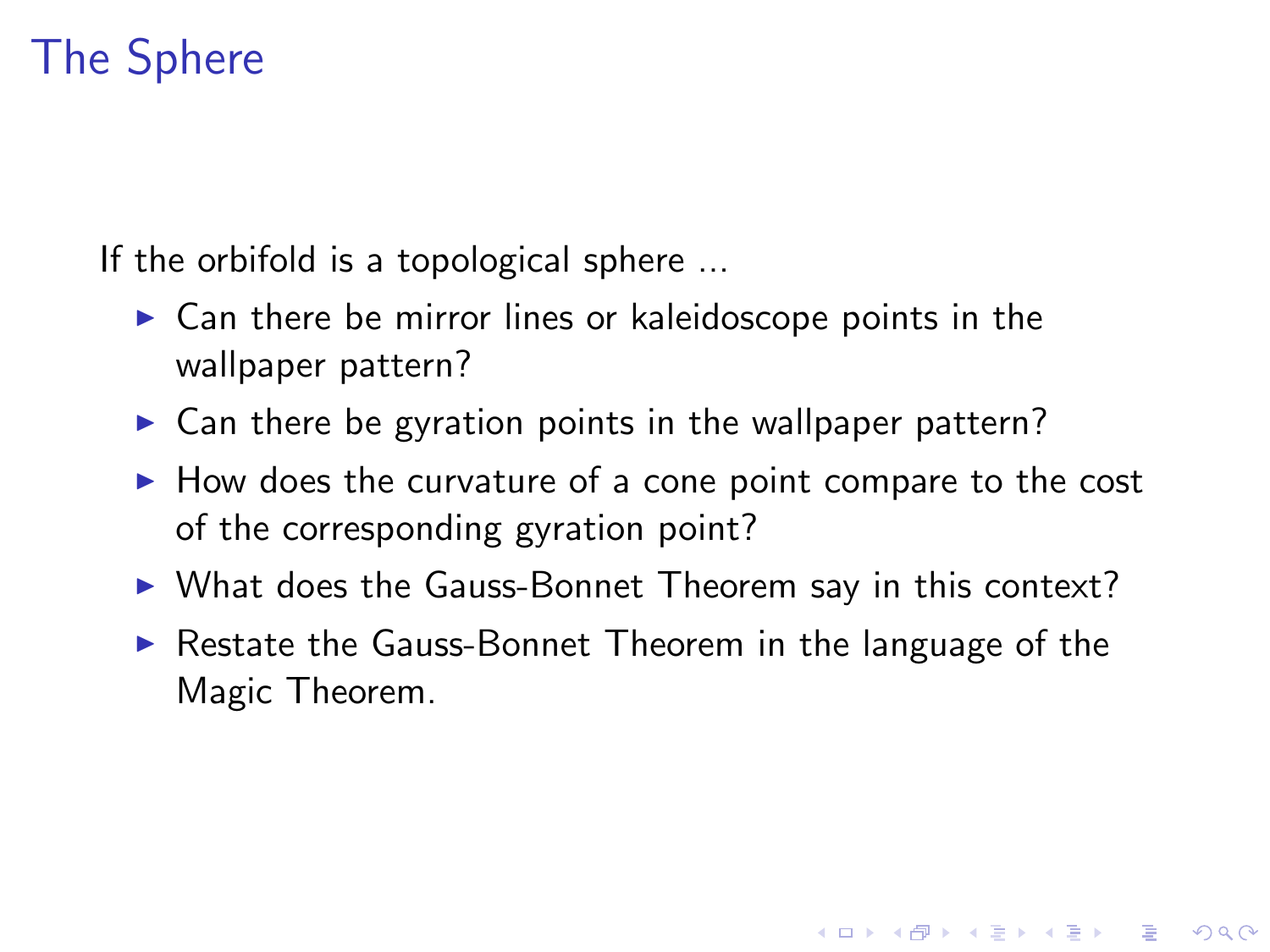## The Disk

If the orbifold is a topological disk ...

- $\triangleright$  Can there be mirror lines or kaleidoscope points in the wallpaper pattern?
- $\triangleright$  Can there be gyration points in the wallpaper pattern?
- $\blacktriangleright$  How does the curvature of a cone point compare to the cost of the corresponding gyration point?
- $\blacktriangleright$  How does the curvature of boundary corner compare to the cost of the corresponding kaleidoscope point?
- $\triangleright$  What does the Gauss-Bonnet Theorem say in this context?
- $\triangleright$  Restate the Gauss-Bonnet Theorem in the language of the Magic Theorem.

**K ロ ▶ K @ ▶ K 할 X X 할 X 및 할 X X Q Q O**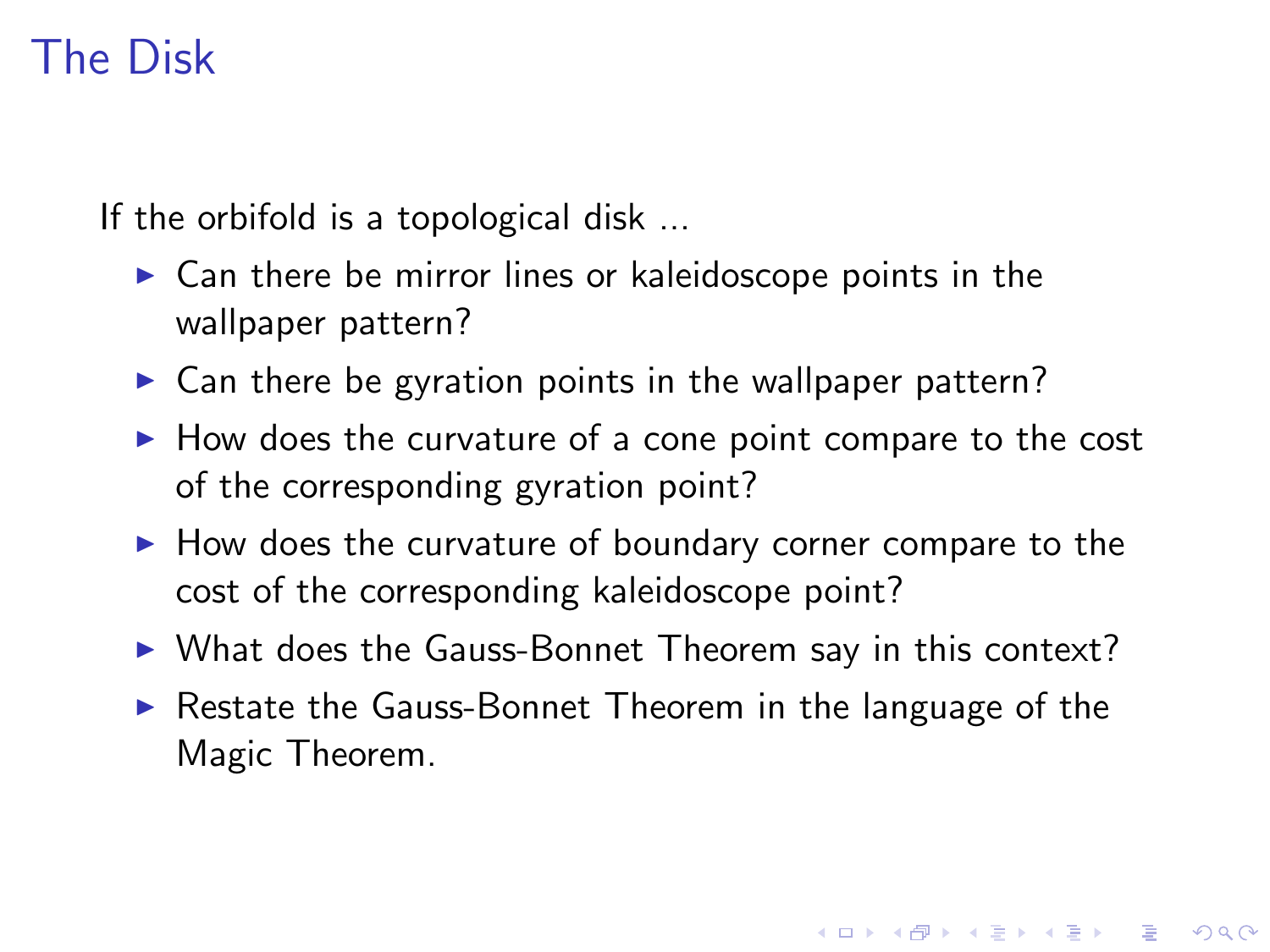## The Cylinder

If the orbifold is a topological cylinder ...

 $\triangleright$  Can there be kaleidoscope points in the wallpaper pattern?

- $\triangleright$  Can there be gyration points in the wallpaper pattern?
- $\blacktriangleright$  How many mirror lines must there be?
- $\blacktriangleright$  What must the signature be?
- $\triangleright$  Verify that the Magic Theorem hold in this situation.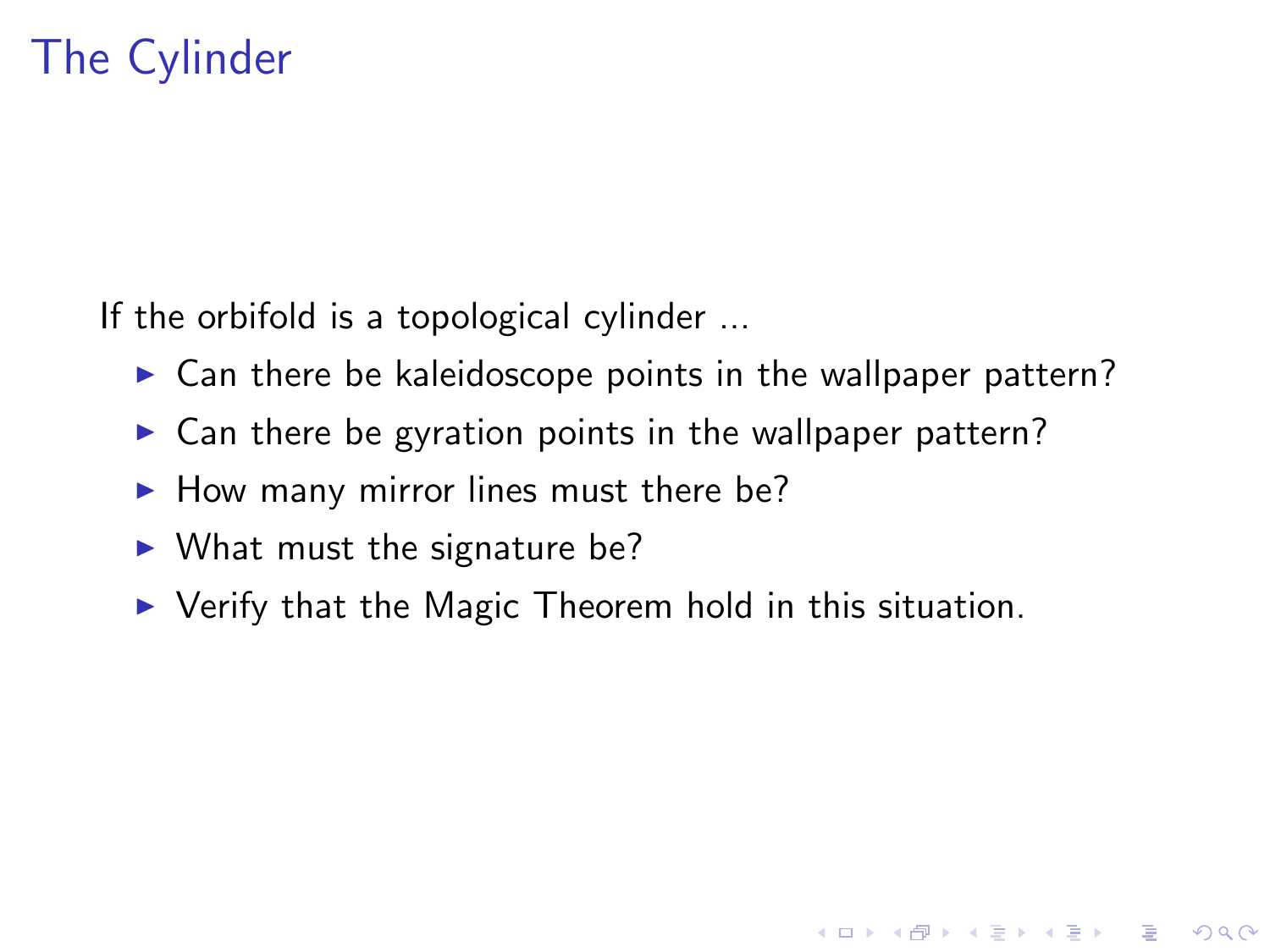#### The Torus

If the orbifold is topologically a torus...

 $\triangleright$  Can there be kaleidoscope points in the wallpaper pattern?

**K ロ ▶ K @ ▶ K 할 X X 할 X 및 할 X X Q Q O** 

- $\triangleright$  Can there be gyration points in the wallpaper pattern?
- $\triangleright$  Can there be any X's or  $\star$ 's in the wallpaper signature?
- $\triangleright$  What signature does this correspond to?
- $\triangleright$  Why does the Magic Theorem hold in this situation?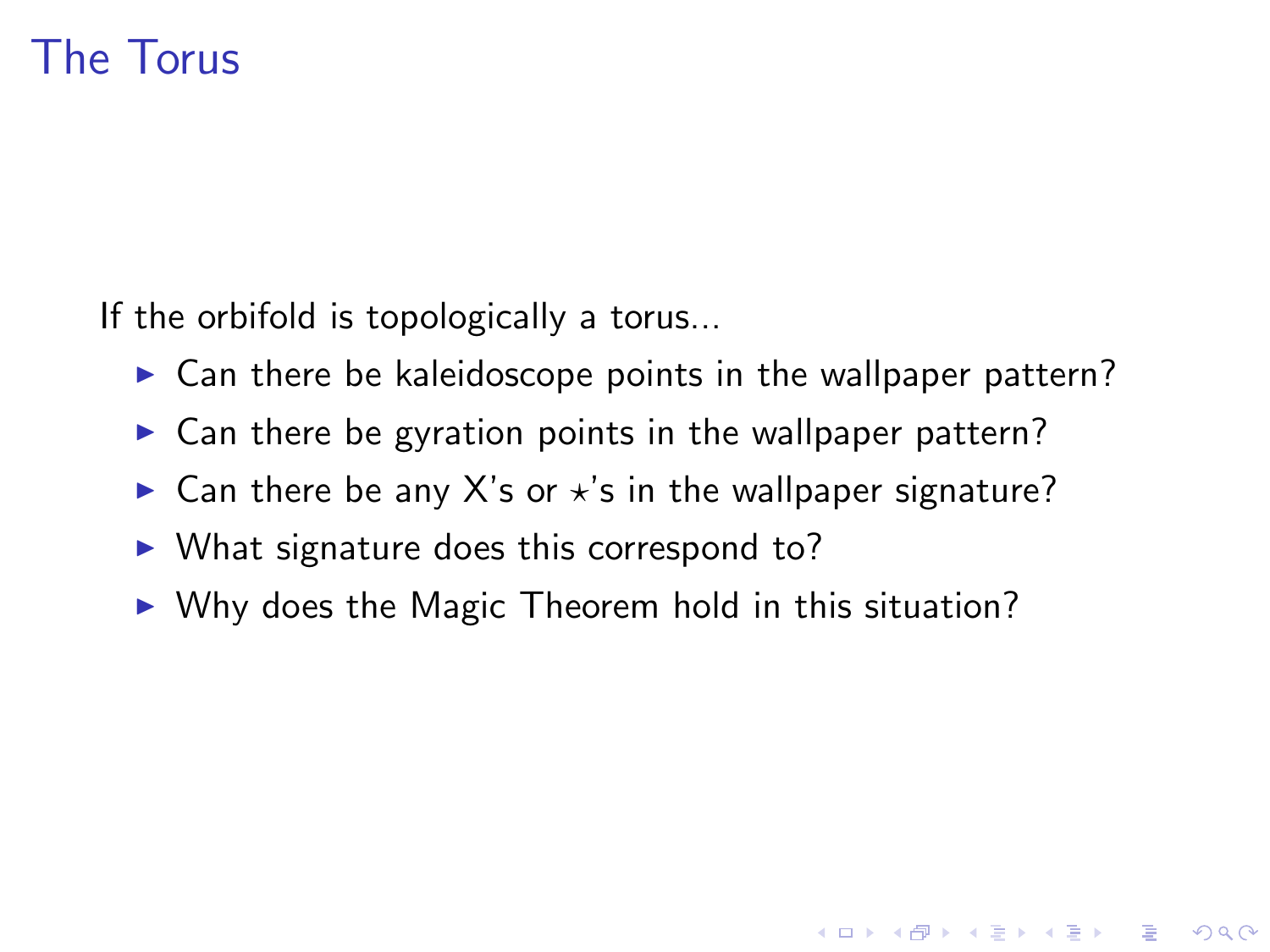#### The Projective Plane

If the orbifold is topologically a projective plane ...

- $\triangleright$  Can there be mirror lines or kaleidoscope points in the wallpaper pattern?
- $\triangleright$  Can there be gyration points in the wallpaper pattern?
- If Is there an X in the wallpaper signature?
- $\blacktriangleright$  How does the curvature of a cone point compare to the cost of the corresponding gyration point?
- $\triangleright$  What does the Gauss-Bonnet Theorem say in this context?
- $\triangleright$  Restate the Gauss-Bonnet Theorem in the language of the Magic Theorem.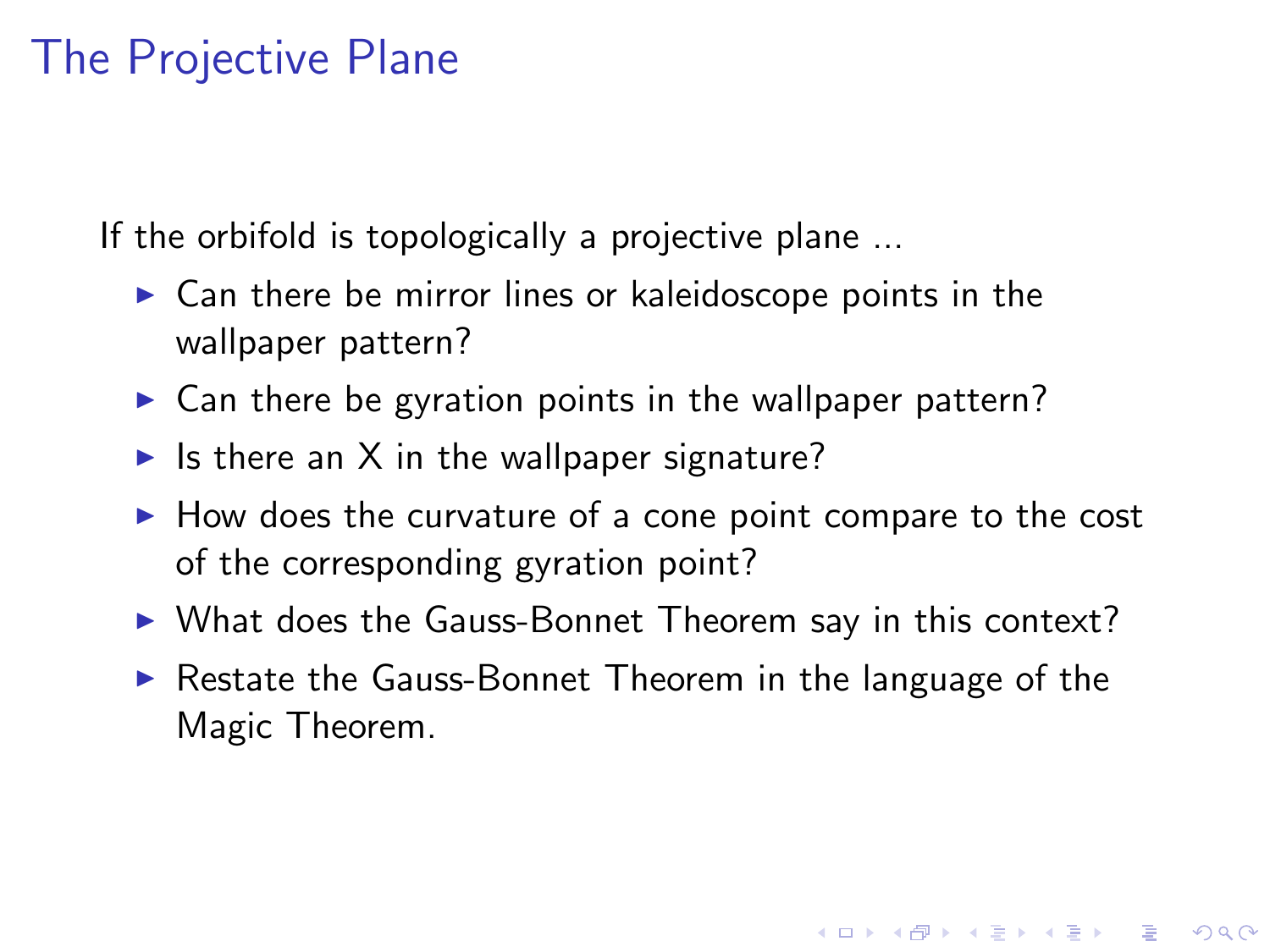If the orbifold is topologically a Mobius band ...

- $\triangleright$  Can there be kaleidoscope points in the wallpaper pattern?
- $\triangleright$  Can there be gyration points in the wallpaper pattern?
- In Its there an X in the wallpaper signature?
- $\blacktriangleright$  How many mirror lines must there be?
- $\triangleright$  What must the signature be?
- $\triangleright$  Verify that the Magic Theorem holds in this situation.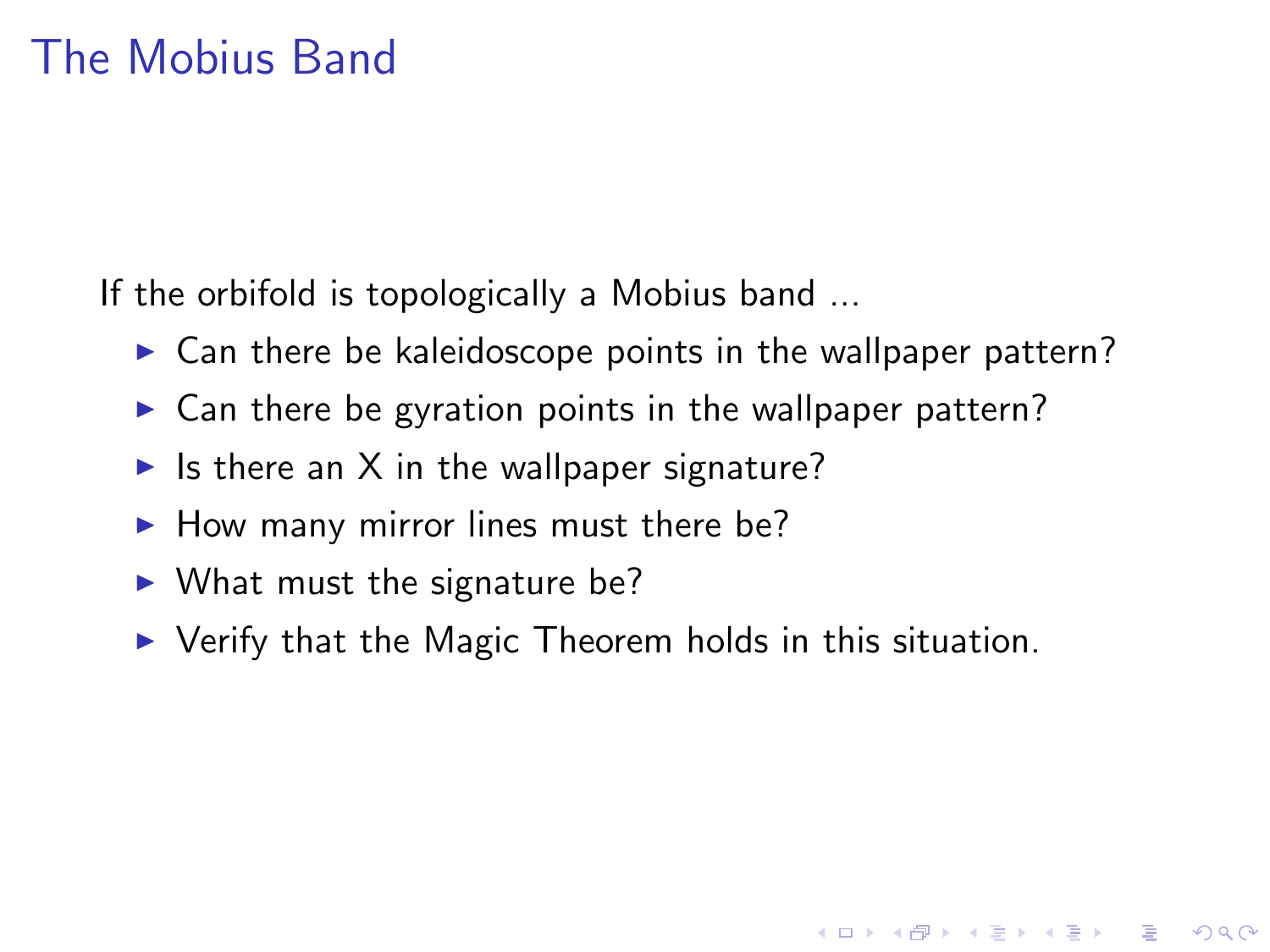If the orbifold is topologically a Klein bottle...

- $\triangleright$  Can there be mirror lines or kaleidoscope points in the wallpaper pattern?
- $\triangleright$  Can there be gyration points in the wallpaper pattern?
- If Is there an X in the wallpaper signature?
- $\blacktriangleright$  What must the signature be?
- $\triangleright$  Verify that the Magic Theorem holds in this situation.

K ロ ▶ K @ ▶ K 할 ▶ K 할 ▶ 이 할 → 9 Q @